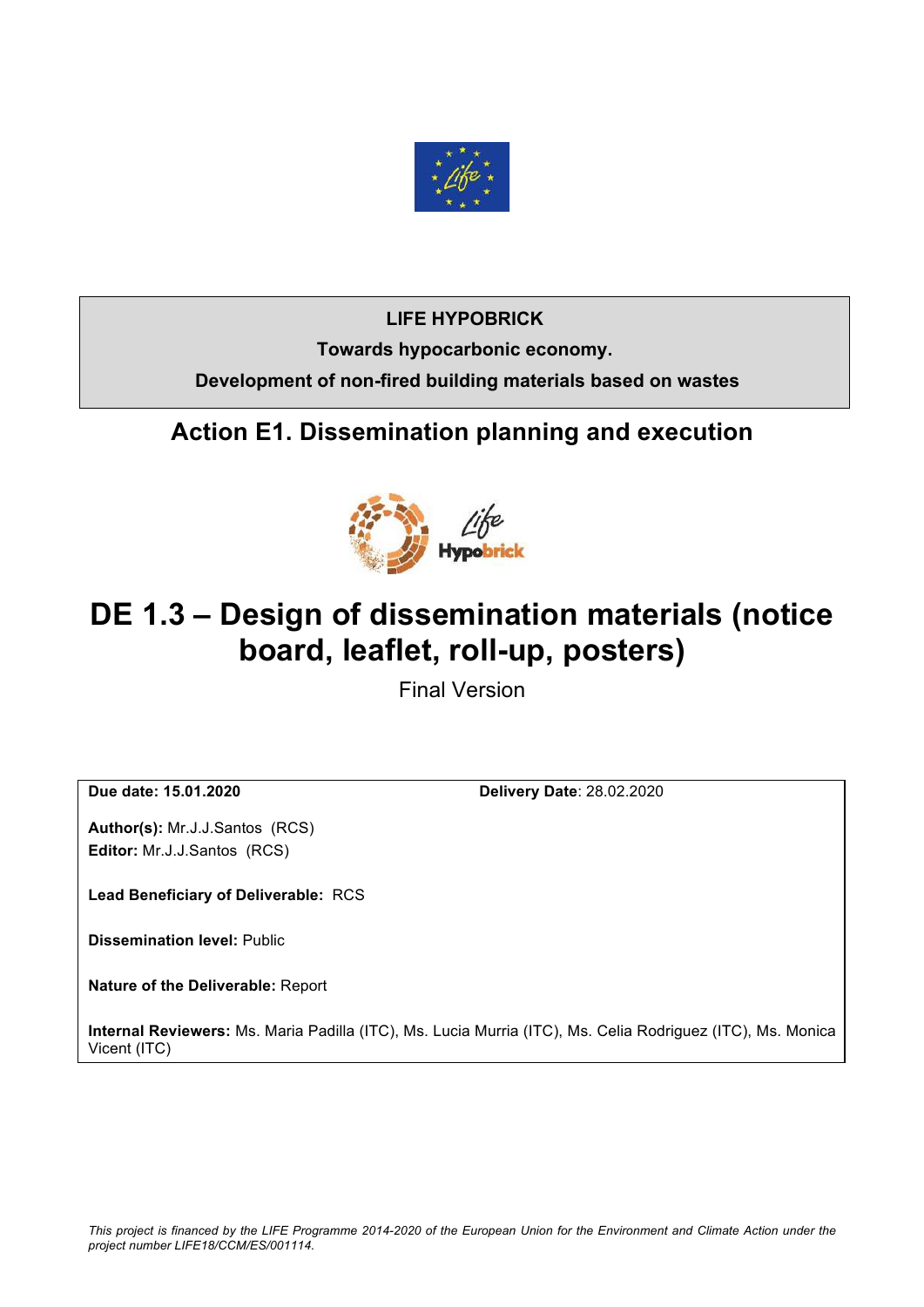

| <b>VERSIONING (ONLY MAJOR VERSIONS)</b> |             |                           |                                       |  |  |  |
|-----------------------------------------|-------------|---------------------------|---------------------------------------|--|--|--|
| <b>VERSION</b>                          | <b>DATE</b> | <b>NAME, ORGANISATION</b> | <b>DESCRIPTION OF THE NEW VERSION</b> |  |  |  |
| V <sub>1</sub>                          | 15/1/2020   | <b>RCS</b>                | <b>First draft</b>                    |  |  |  |
| <b>Final</b>                            | 28/02/2020  | <b>RCS</b>                | <b>Final</b>                          |  |  |  |
|                                         |             |                           |                                       |  |  |  |
|                                         |             |                           |                                       |  |  |  |

**Remark**: *The versioning is only for the word documents in the formation phase and should be kept internally. Please delete the versioning before creating the final pdf that goes to the Commission. It can be provided to the European Commission on request. Please document only major versions and such versions that indicate through the versioning, who (person and which partner) has contributed/was responsible for the different chapter, if this is feasible.*

#### **Explanations for Front page**

**Author(s):** Name(s) of the person(s) having generated the Foreground respectively having written the content of the report/document. In case the report is a summary of Foreground generated by other individuals, the latter have to be indicated by name and partner whose employees he/she is. List them alphabetically.

**Editor:** Only one. As formal editorial name only one main author as responsible quality manager in case of written reports: Name the person and the name of the partner whose employee the Editor is. For the avoidance of doubt, editing only does not qualify for generating Foreground; however, an individual may be an Author – if he has generated the Foreground - as well as an Editor – if he also edits the report on its own Foreground.

**Lead Beneficiary of Deliverable:** Only one. Identifies name of the partner that is responsible for the Deliverable according to the LIFE HYPOBRICK DOW. The lead beneficiary partner should be listed on the front page as Authors and Partner. If not, that would require an explanation.

**Internal Reviewers:** These should be a minimum of two persons. They should not belong to the authors. They should be any employees of the remaining partners of the consortium, not directly involved in that deliverable, but should be competent in reviewing the content of the deliverable. Typically, this review includes: Identifying typos, identifying syntax & other grammatical errors, altering content, Adding or deleting content.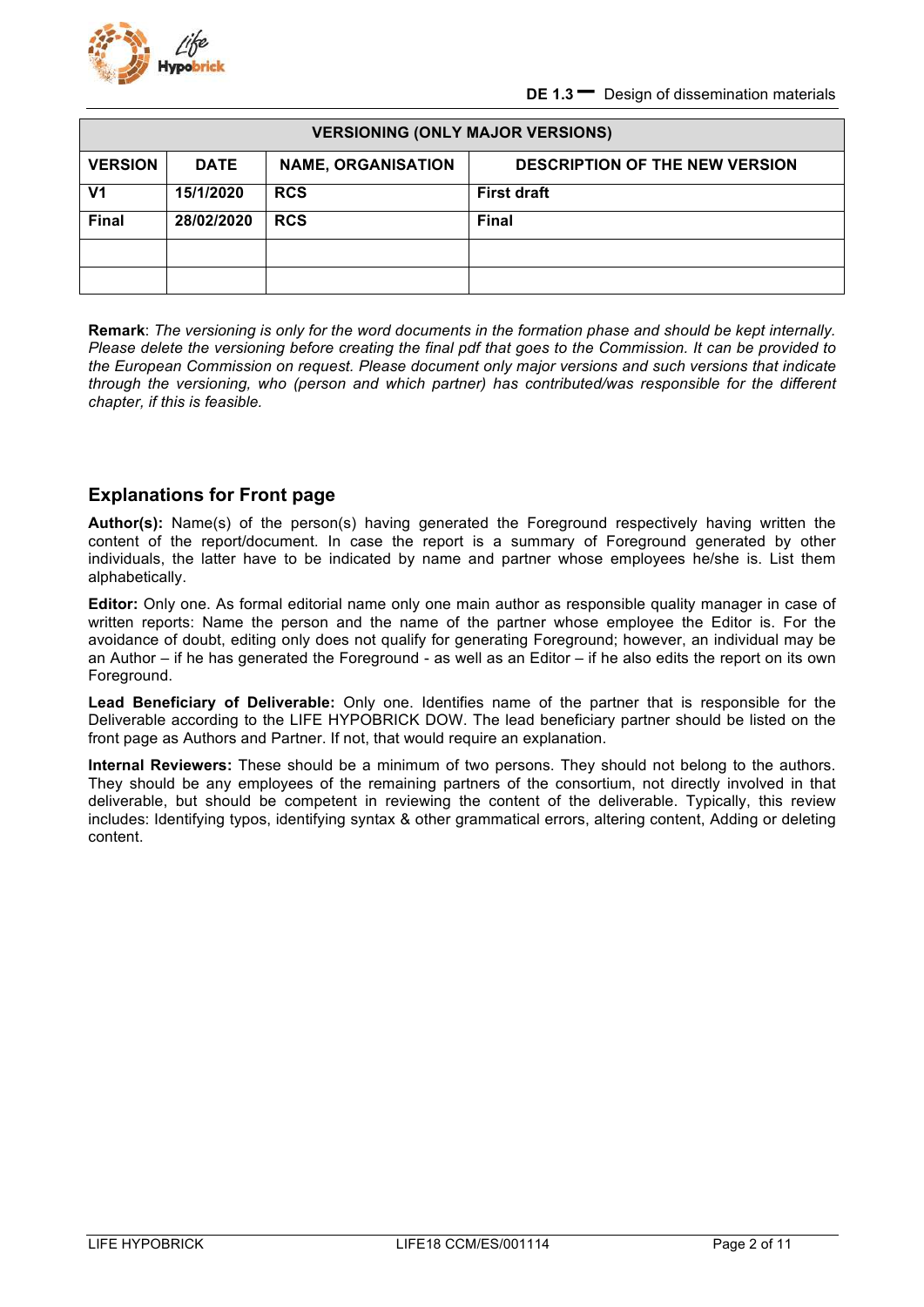

#### **LIFE HYPOBRICK Key Facts**

| Project title                | Towards hypocarbonic economy. Development of non-fired building materials<br>based on wastes. |
|------------------------------|-----------------------------------------------------------------------------------------------|
| Starting date                | 01/10/19                                                                                      |
| Duration in months 36 months |                                                                                               |
| Call<br>(part)<br>identifier | LIFE18 CCM/ES/001114                                                                          |
| Topic                        | Climate Change                                                                                |
| Consortium                   | Spain and Germany                                                                             |

#### **LIFE HYPOBRICK Consortium Partners**

|               | <b>Partner</b>                                                    | <b>Acronym</b> | <b>Country</b> |
|---------------|-------------------------------------------------------------------|----------------|----------------|
|               | ASOCIACIÓN DE INVESTIGACIÓN DE LAS<br><b>INDUSTRIAS CERÁMICAS</b> | <b>ITC</b>     | Spain          |
| $\mathcal{P}$ | LADRILLOS MORA, S.L.                                              | <b>MORA</b>    | Spain          |
| 3             | <b>CONSULTING</b><br>RECYCLING,<br><b>AND</b><br>SERVICES, S.L.   | <b>RCS</b>     | Spain          |
| 4             | <b>SCHLAGMAN POROTON GMBH &amp; Co.KG</b>                         | <b>SCH</b>     | Germany        |
| 5             | TECHNISCHE HOCHSCHULE NUERNBERG<br><b>GEORG SIMON OHM</b>         | <b>THN</b>     | Germany        |

**Disclaimer: LIFE HYPOBRICK** is a project co-funded by the European Commission under the \*\*\* under Grand Agreement Number LIFE18 CCM/ES/001114.

The information and views set out in this publication are those of the author(s) and do not necessarily reflect the official opinion of the European Communities. Neither the European Union institutions and bodies nor any person acting on their behalf may be held responsible for the use, which may be made of the information contained therein.

© Copyright in this document remains vested with the LIFE HYPOBRICK Partners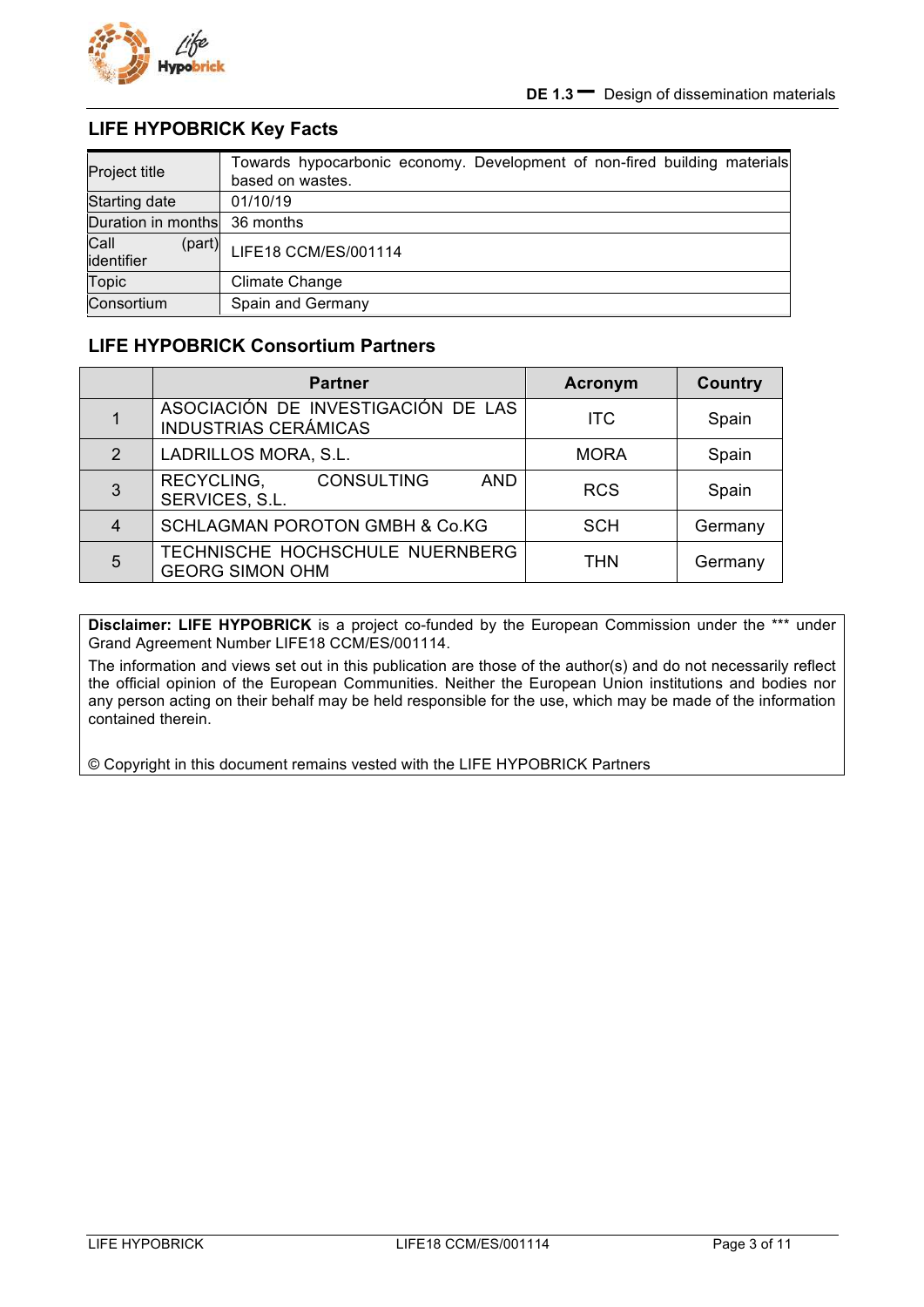

## **Table of Contents**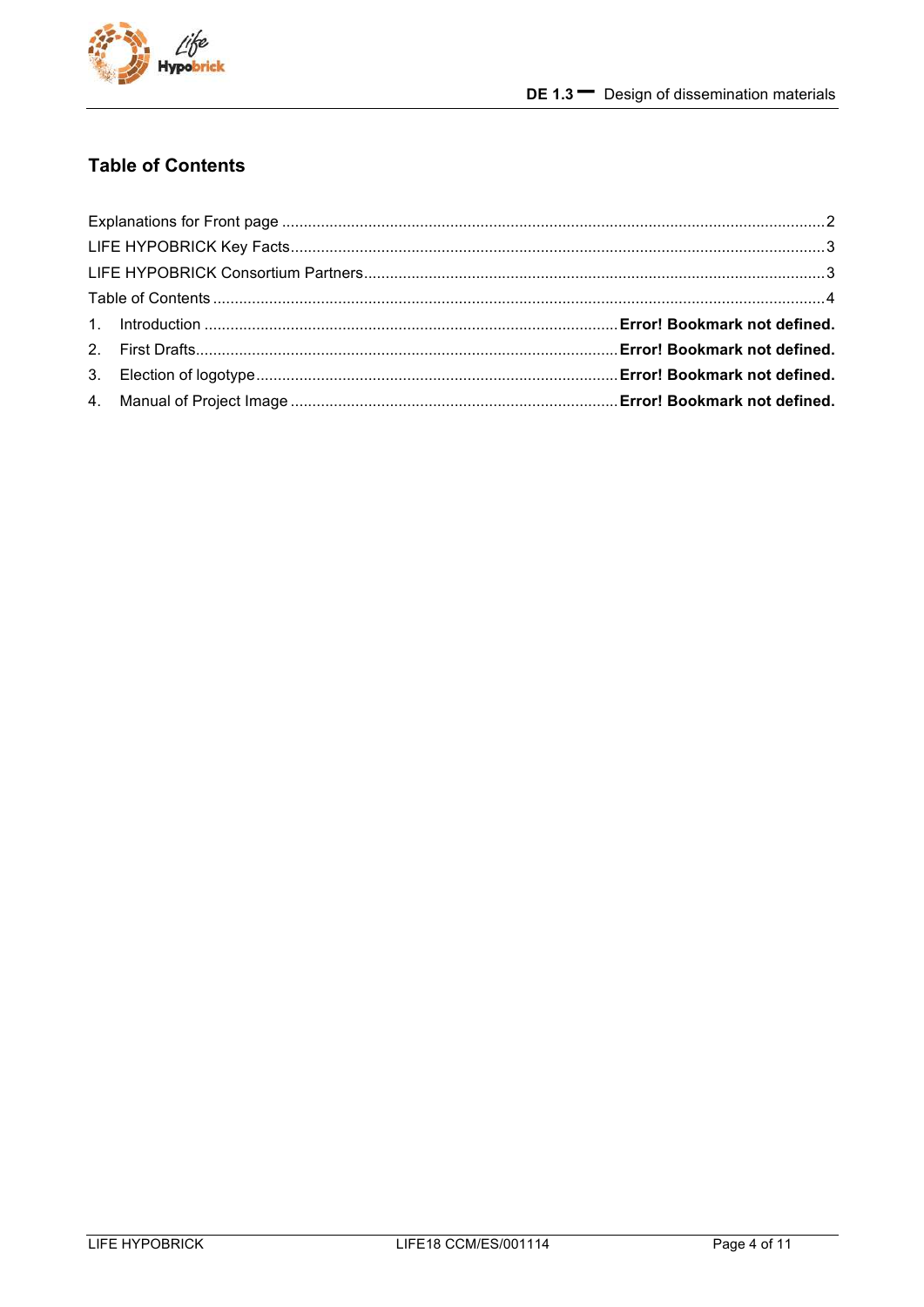

#### **Summary**

- **1.- Introduction**
- **2.- Roll Up**
- **3.- Merchandising**
- **4.- Others**

## **1.- Introduction**

According to Action E.1 Dissemination planning and execution, the main objective is to reach as many people as possible in the different markets / sectors, where industrial project implementation and legal adaptation by authorised organisations could be a success in the near future.

Therefore, Life Hypobrick is setting the following dissemination channels

- *Logotype and corporate image design. See Deliverable 1.1*
- *Project website. See Deliverable 1.2*
- *Communication plan. See Deliverable 1.4*
- *Social networks included in Communication plan (Facebook, linkedin, Instagram).*
- *Project video. Pending in Deliverable 1.5. Deadline 09/2021*
- *Layman´s report. Pending in Deliverable 1.6. Deadline 07/2022*
- *Roll up*
- *Stationary merchandising*
- *Notice board*
- *Leaflets by teams*
- *Poster*

## **2.- Roll up**

There have been discussing different formats, shapes and designs for the roll up. These are two selected examples among others: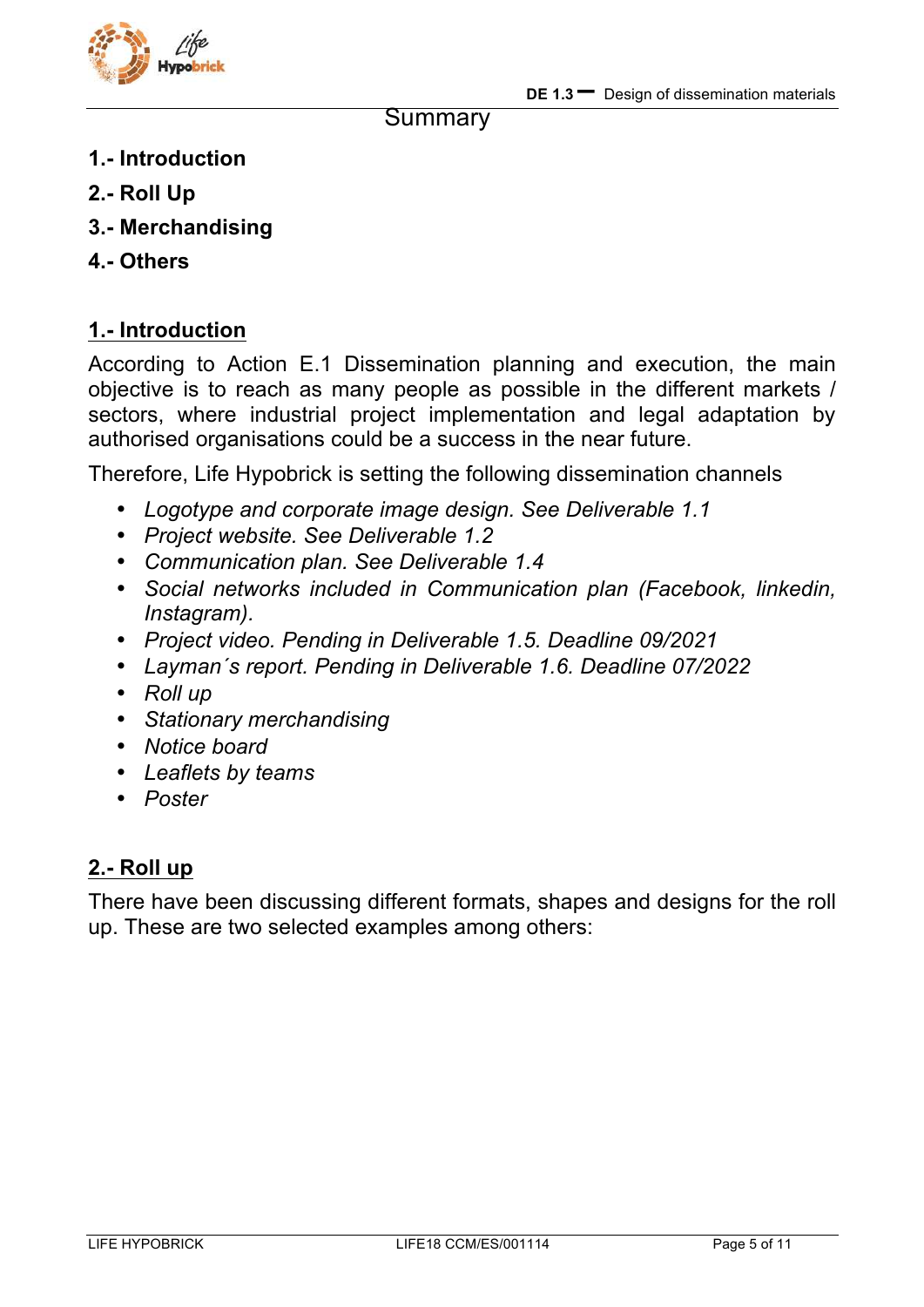

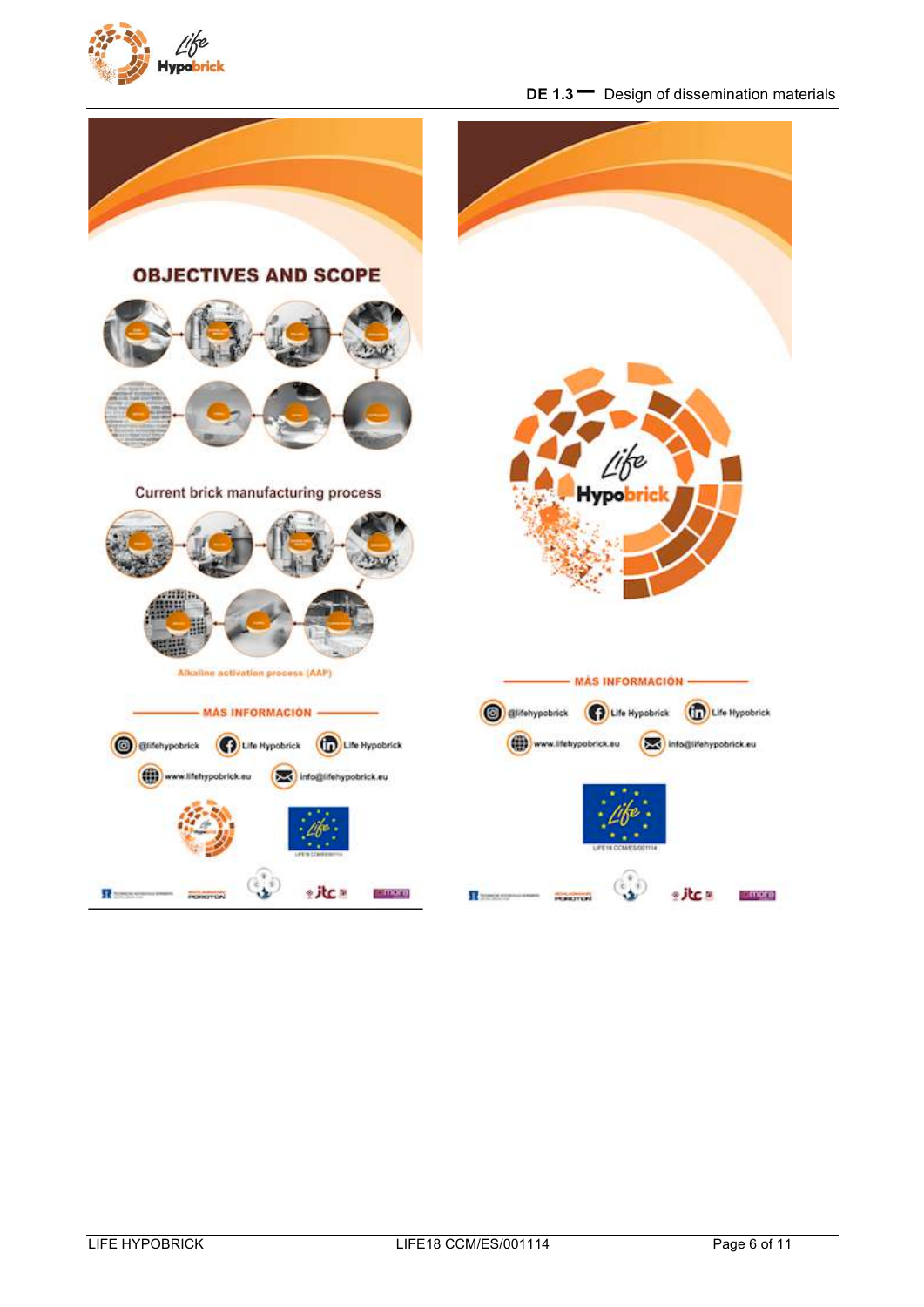![](_page_6_Picture_0.jpeg)

#### Afterwards, more versions were considered

![](_page_6_Picture_3.jpeg)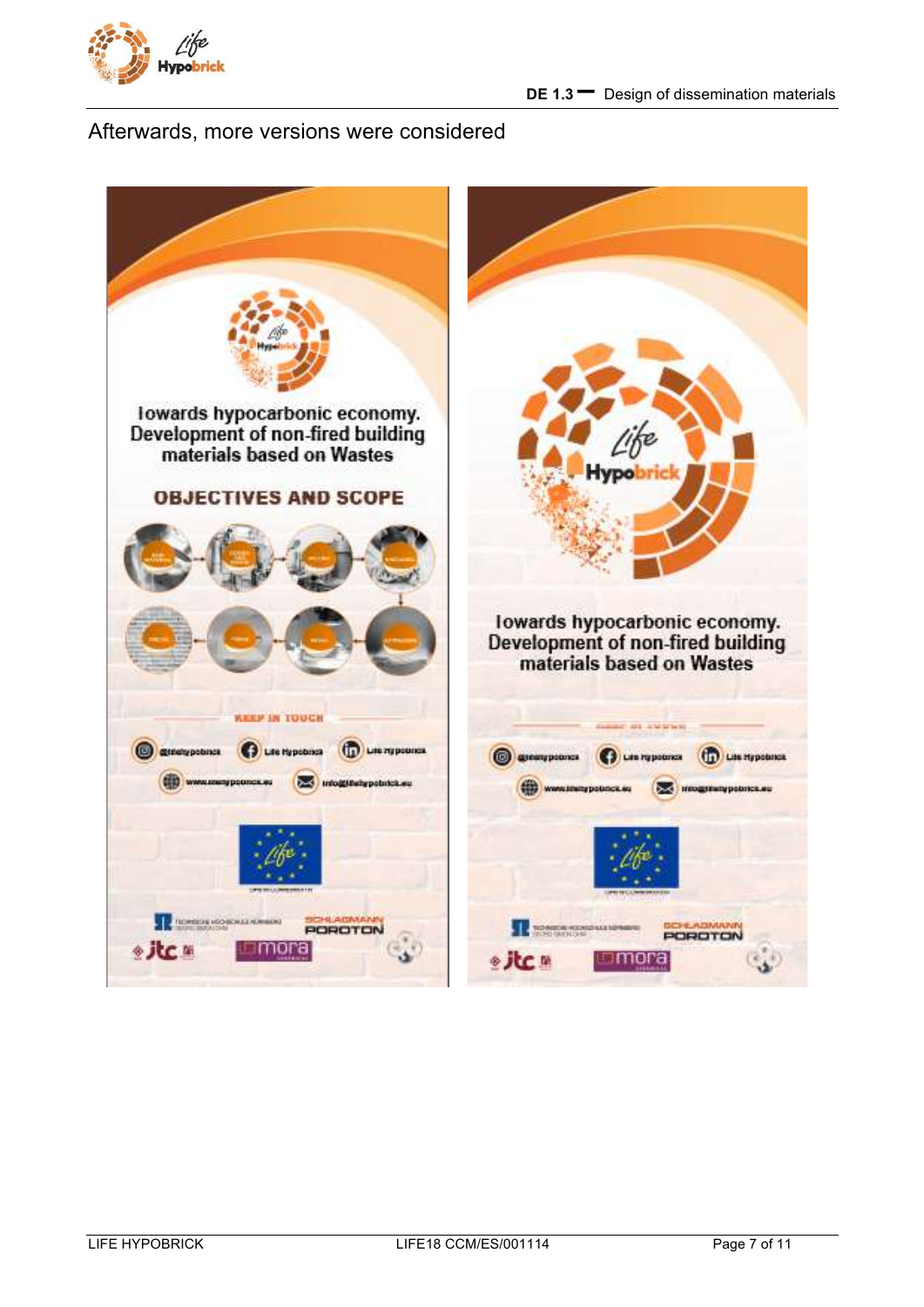![](_page_7_Picture_0.jpeg)

Then, final version selected for the first roll up is the following:

![](_page_7_Picture_3.jpeg)

There will be designed a second version of roll up, when the project has already got some progress with results.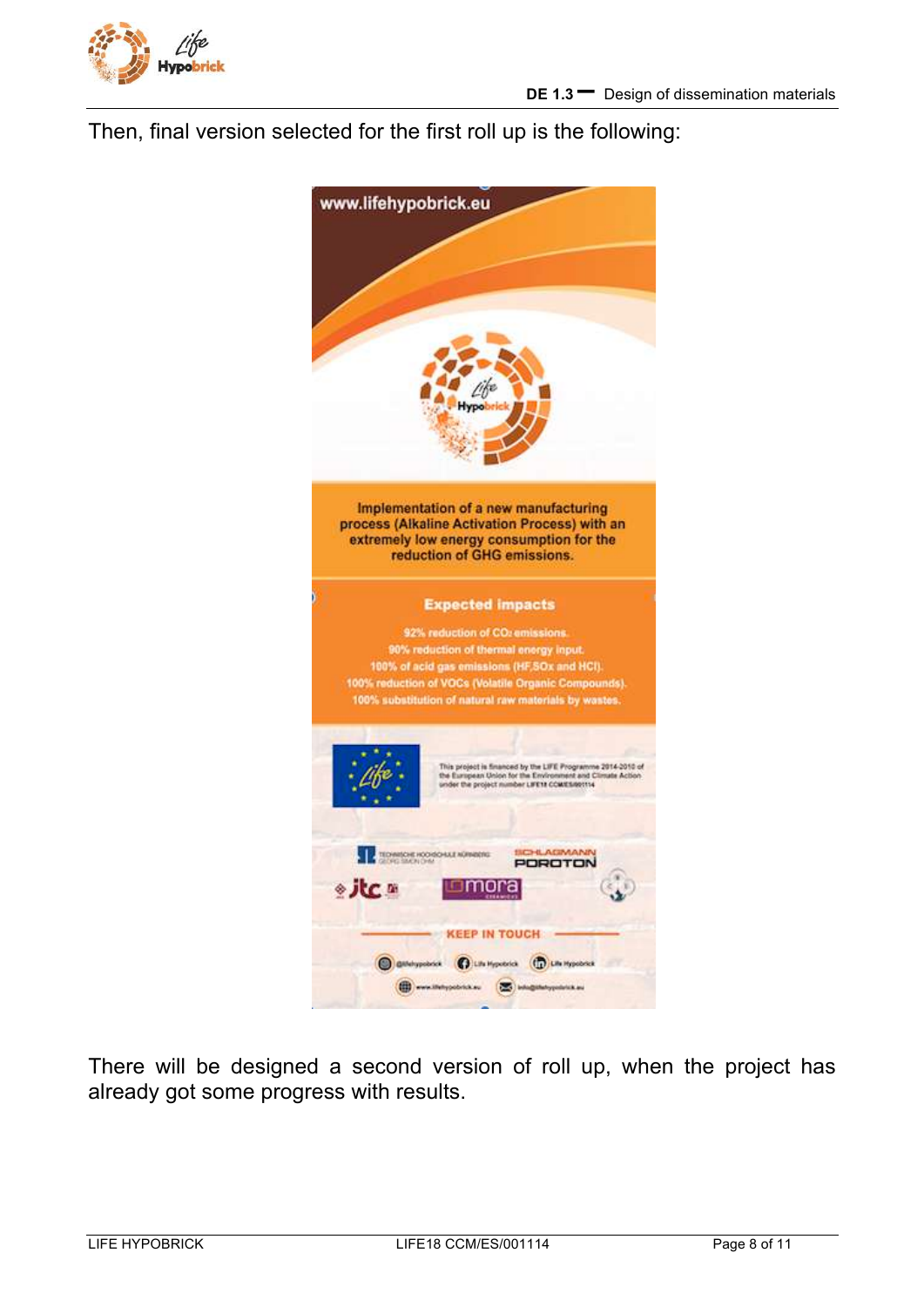![](_page_8_Picture_0.jpeg)

## **3.- Merchandising**

Among different options, and taking account what it was mentioned in the proposal, finally they have been designed and edited the following merchandising items:

## Pens "425" units

![](_page_8_Picture_5.jpeg)

## Folders "500" units

![](_page_8_Picture_7.jpeg)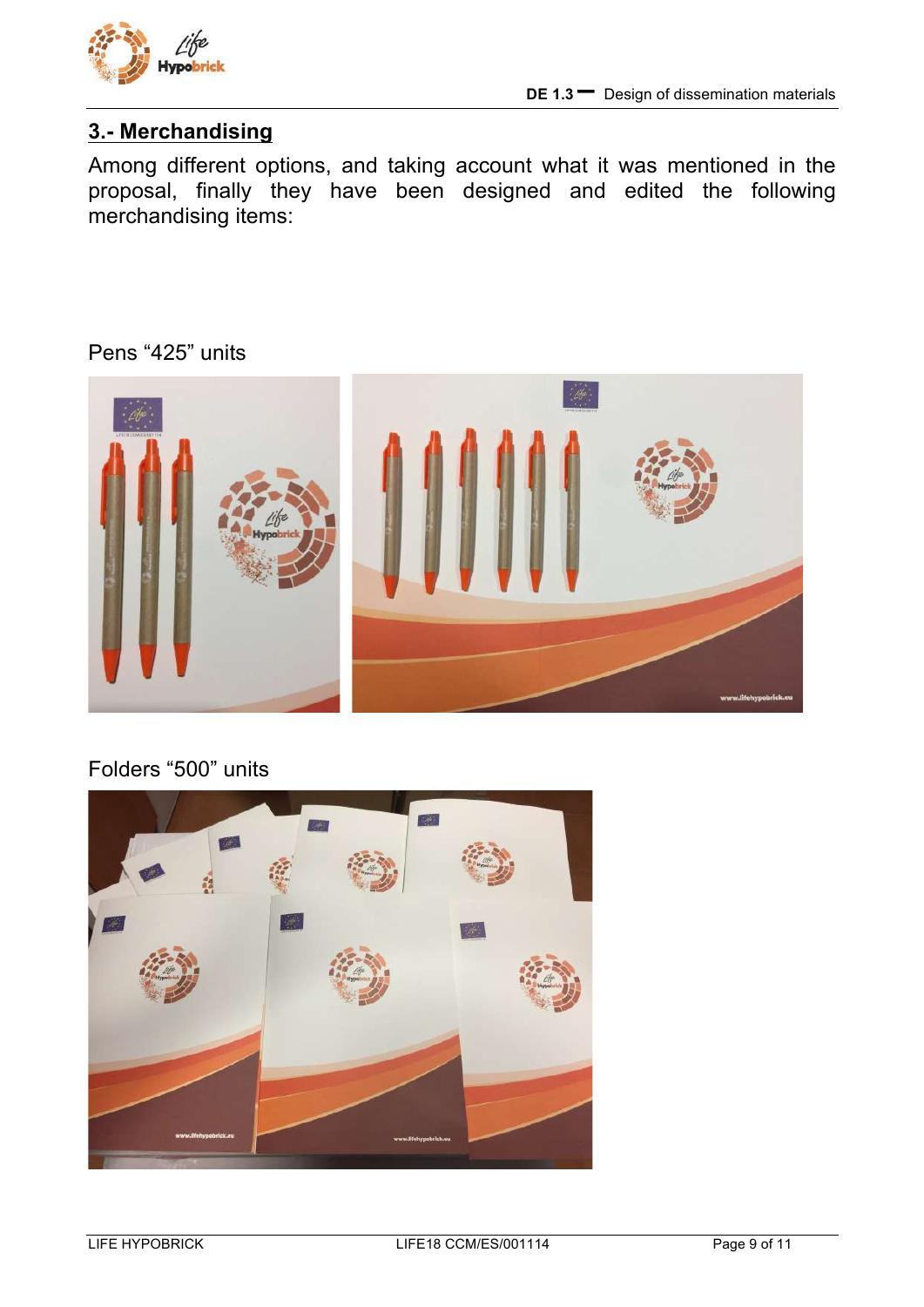![](_page_9_Picture_0.jpeg)

## Notebooks "1.000" units

![](_page_9_Picture_3.jpeg)

# Visit Cards 1.000 units

![](_page_9_Picture_5.jpeg)